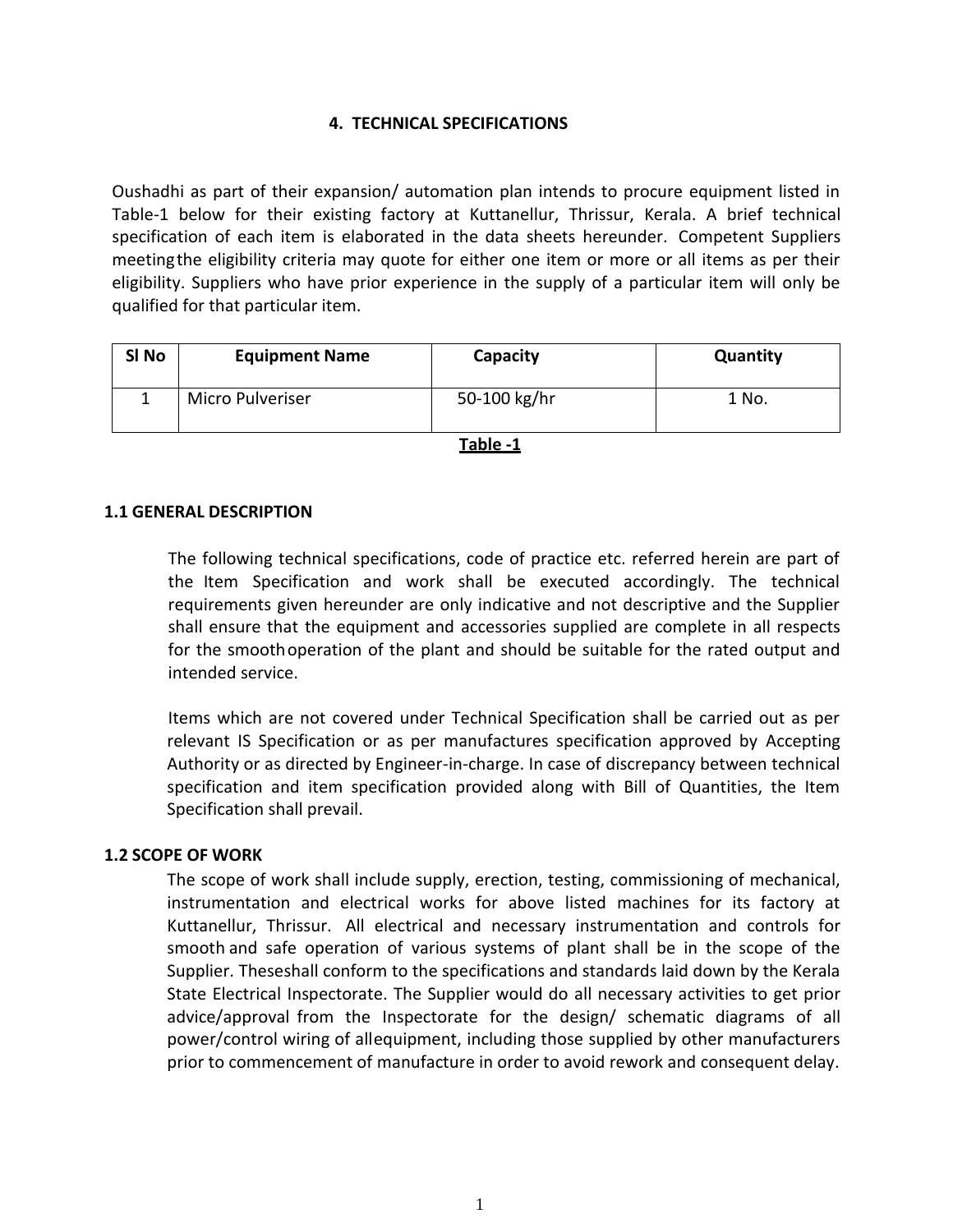### **1.3 CODES AND STANDARDS**

The design, manufacture and testing of the equipment shall comply with the latest editionsof appropriate Indian standards.

Unless mentioned otherwise, all applicable codes and standards in their latest editions as published by the Bureau of Indian Standards shall govern in respect of design, workmanship and properties of materials and methods of testing. In case where suitable Indian Standards are not available, generally accepted codes and practices shall be adopted.

All equipment shall comply with the statutory requirements of the Govt. of India and Government of Kerala.

In cases where the offer deviates from the specified standards, the quotationer shall indicate clearly in his offer, the reasons for deviation, standards proposed to be adopted by him and the details thereof.

### **1.4 SPECIAL REQUIREMENTSSITE**

### **FACILITIES**

The quotationer shall indicate clearly the proposed work and procedure to be carried out at the Purchaser's site and take approval prior commencement of works at site.

Electricity for work to be executed at site will be made available near the work site free of cost. The Contractor shall ensure that the facilities are not misused or wasted. The Purchaser will not be responsible for the delays arising from non-availability of power dueto reasons beyond the control of the Purchaser.

Only open area at work site will be allotted to the Contractor for carrying out site work. The Contractor shall indicate approximate space requirements.

Accommodation, transportation and food of workmen and supervisors of the Contractor shall be the responsibility of the Contractor.

## **STORAGE**

All equipment and material to be stored at site in Supplier's risk. The Supplier shall store the equipment, commissioning spares etc. in a place which is dry and free of dust and frost.He shall also ensure that there is no penetration of impurities in the equipment, damage orrusting during storage.

#### **SAFETY AND ENVIRONMENTAL ASPECTS**

The total system should have adequate built-in precautions to prevent any safety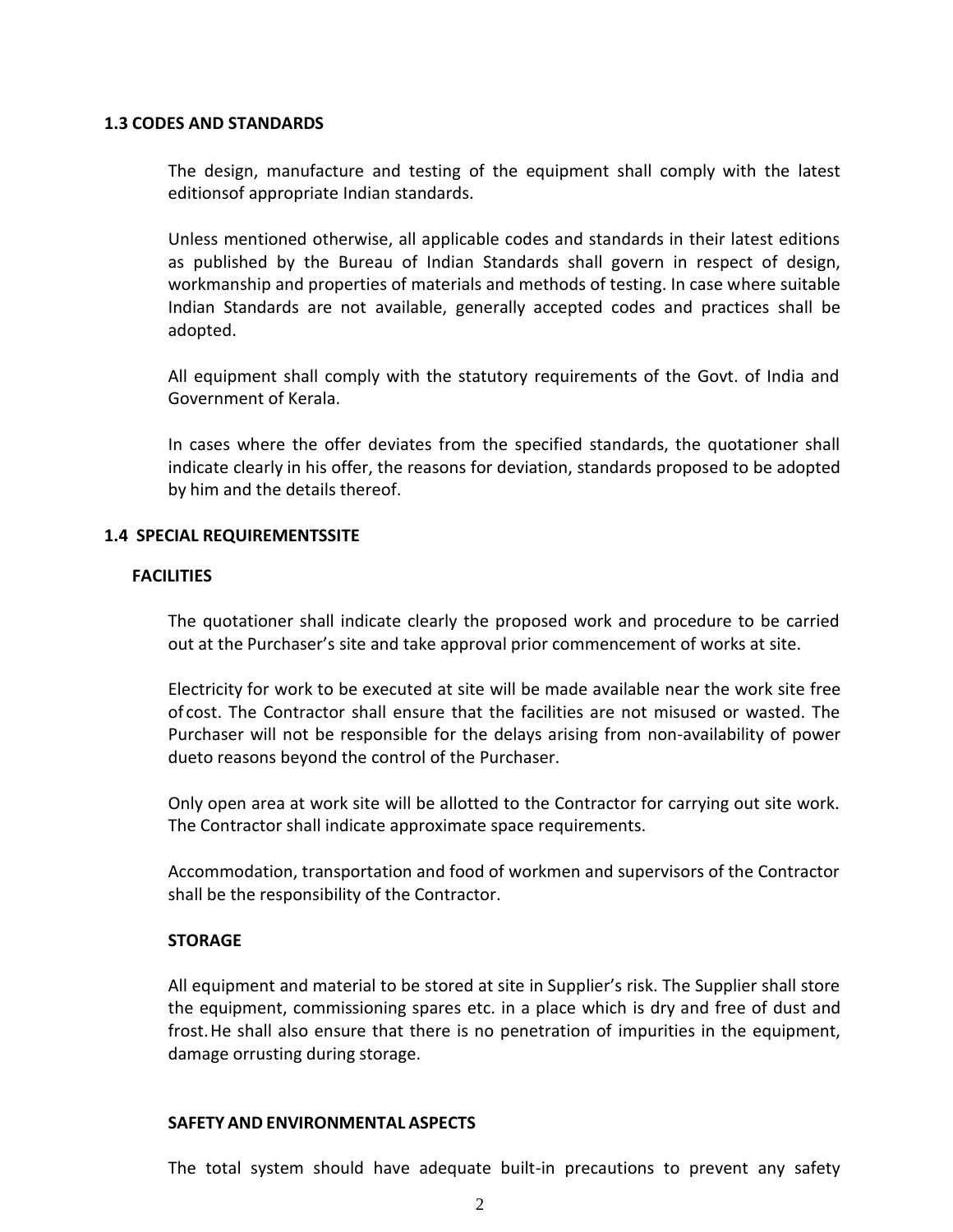hazards including fire or explosive hazards.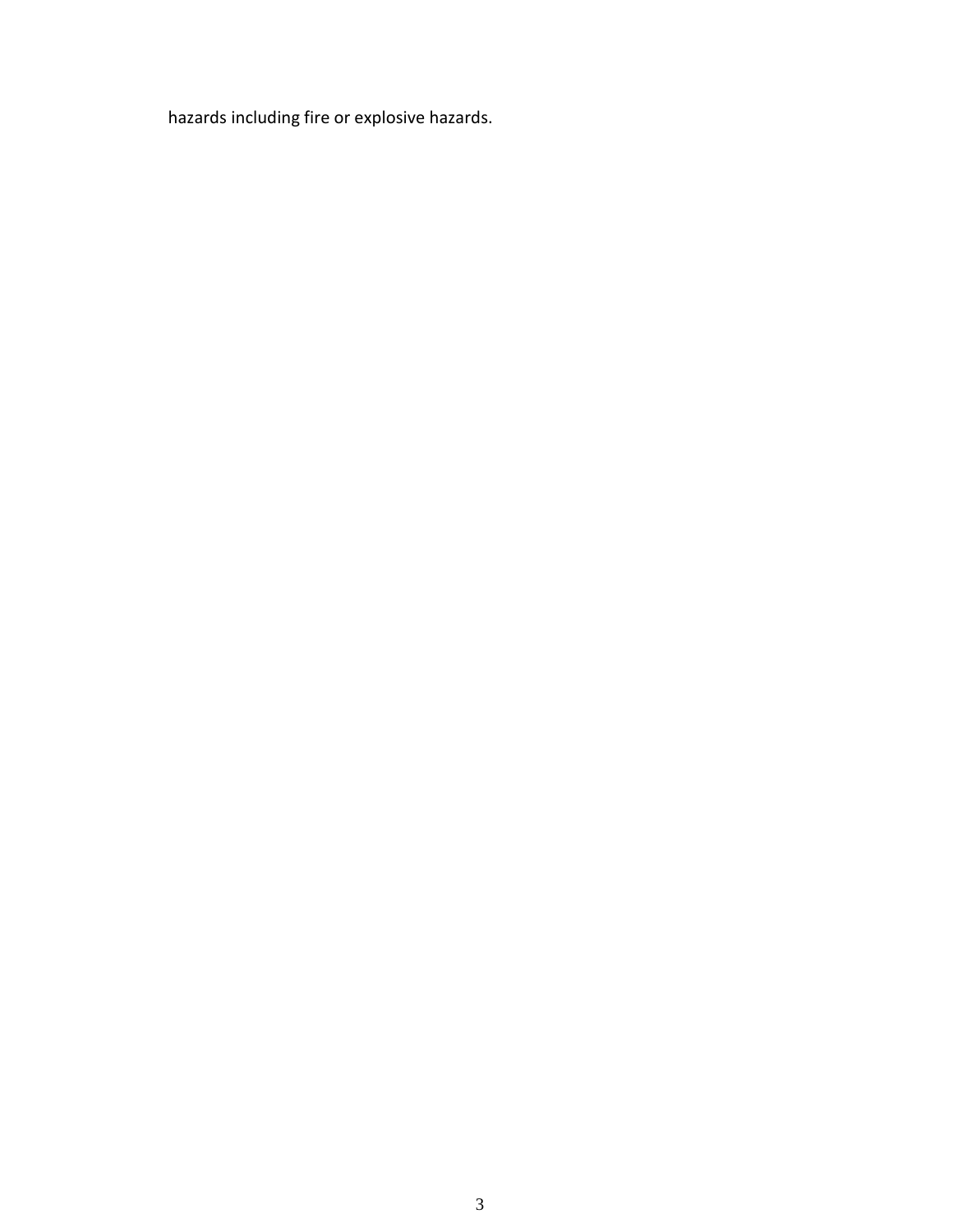Safety systems should be as per relevant IS codes.

## **STATUTORY APPROVALS**

The equipment shall meet all statutory requirements including but not restricted to standards of Kerala State Electrical Inspectorate, Pollution Control Board, Inspectorate of Factories and Boilers, Department of legal metrology, Kerala etc. as applicable.

## **DATASHEETS**

## **Micro pulveriser**

| Capacity                   |                          | 50 -100 kg/hour                                          |
|----------------------------|--------------------------|----------------------------------------------------------|
| Powder                     | $\overline{\phantom{a}}$ | 80-300 mesh                                              |
| Material of construction - |                          | Fully SS 304.Grade                                       |
| Set of beaters             |                          | 24 Nos (1 set)                                           |
| <b>Material of beaters</b> |                          | SS 316 Grade                                             |
| Cotton Balloon             |                          | 1 Set                                                    |
| Pulveriser chamber dia-    |                          | 30mm (Minimum size)                                      |
| Width                      |                          | 16mm (Minimum size)                                      |
| Motor specification        |                          | Make Crompton greaves or ABB                             |
|                            |                          | 304 SS foundation frame, pulley, belt with motor process |
|                            |                          | description                                              |

Micro pulveriser shall have a high speed hammer and screen mill, which accomplishes size reduction of the raw materials like Ayurvedic herbs by mechanically impacting material fed.

**\*The bidder must make necessary arrangements to conduct factory trials of the machines within the State of Kerala as required by the concerned Officials of Oushadhi.**

#### **1.5 DESIGN IMPROVEMENT/ ALTERNATE DESIGN**

The system or equipment requirements given are indicative only. The Tenderer is free to quote the equipment of their own design provided it is superior to the specifications given and it satisfies with the requirement of the Purchaser. The Tenderers are advised to

examine the feed materials and quote for suitable equipment to meet the performance requirement.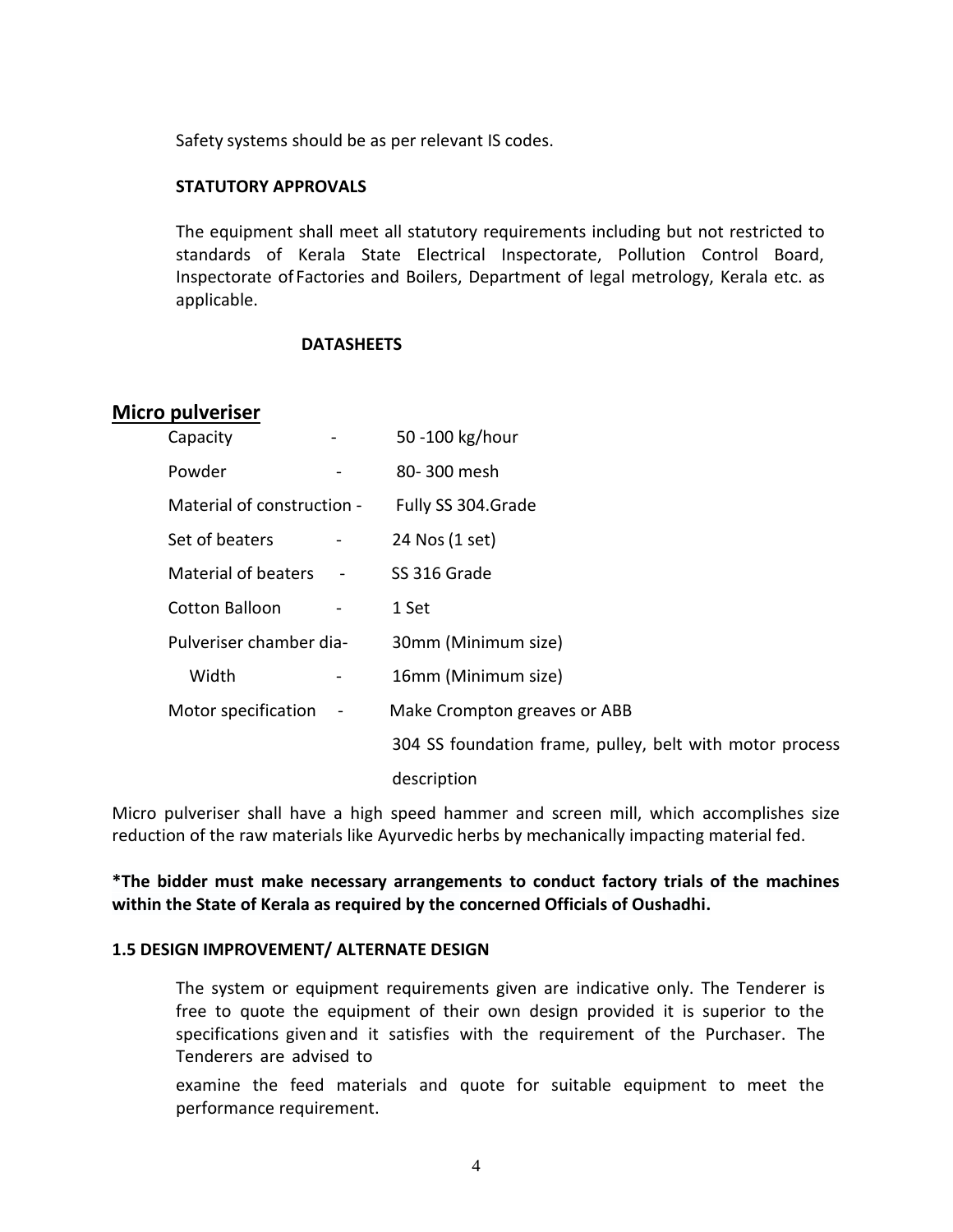The Tenderer may incorporate latest designs in any of the specifications mentioned above with the prior approval of the Accepting Authority, which in his opinion are sure to give better performance. The technical deviations shall be clearly spelt out as per the TechnicalDeviation Statement Form provided in this tender document.

### **1.6 GENERAL REQUIREMENTS**

The equipment supplied shall be complete in all respects with all necessary accessories and commissioning spares for operating it for the specified application. Electricals shall include starters, control panel, push button stations, cabling, earthing etc. The earthing shall be linked to the nearest existing earth grid which will be available within 5-10 m fromthe equipment.

All rotating/moving parts shall be provided with adequate guard for

safety. Tenderer should include the cost of all required accessories in the

quoted rate.

## **1.7 BATTERY LIMITS**

Electrical: At a single point by terminating at 3phase 40A isolator or 3phase 40A industrialsocket within 5m radius of the equipment. The supplier shall indicate the requirement of the connected load with voltage requirement in their offer. Earthing network also will be provided within 5 m radius

Compressed air: By terminating at a single point within 5 m Radius of the equipment.

## **1.8 SHOP INSPECTION AND TESTING**

#### **PROCEDURE**

The Supplier shall conduct all tests required to ensure that the equipment supplied shall conform the technical specification and to the requirements of the applicable codes at various stages of fabrication / procurement, including raw material identification. The Purchaser/ Consultant may inspect the equipment at the works of the supplier as desired by the Purchaser. The travel, accommodation and food expenses of such personnel forinspection shall be borne in by the Purchaser. The supplier shall intimate in advance the date of dispatch/ completion of testing by supplier for the Purchaser/ Supplier to plan theirvisit if so decided to conduct factory inspection. Whether or not inspected the equipment at the factory by the Purchaser/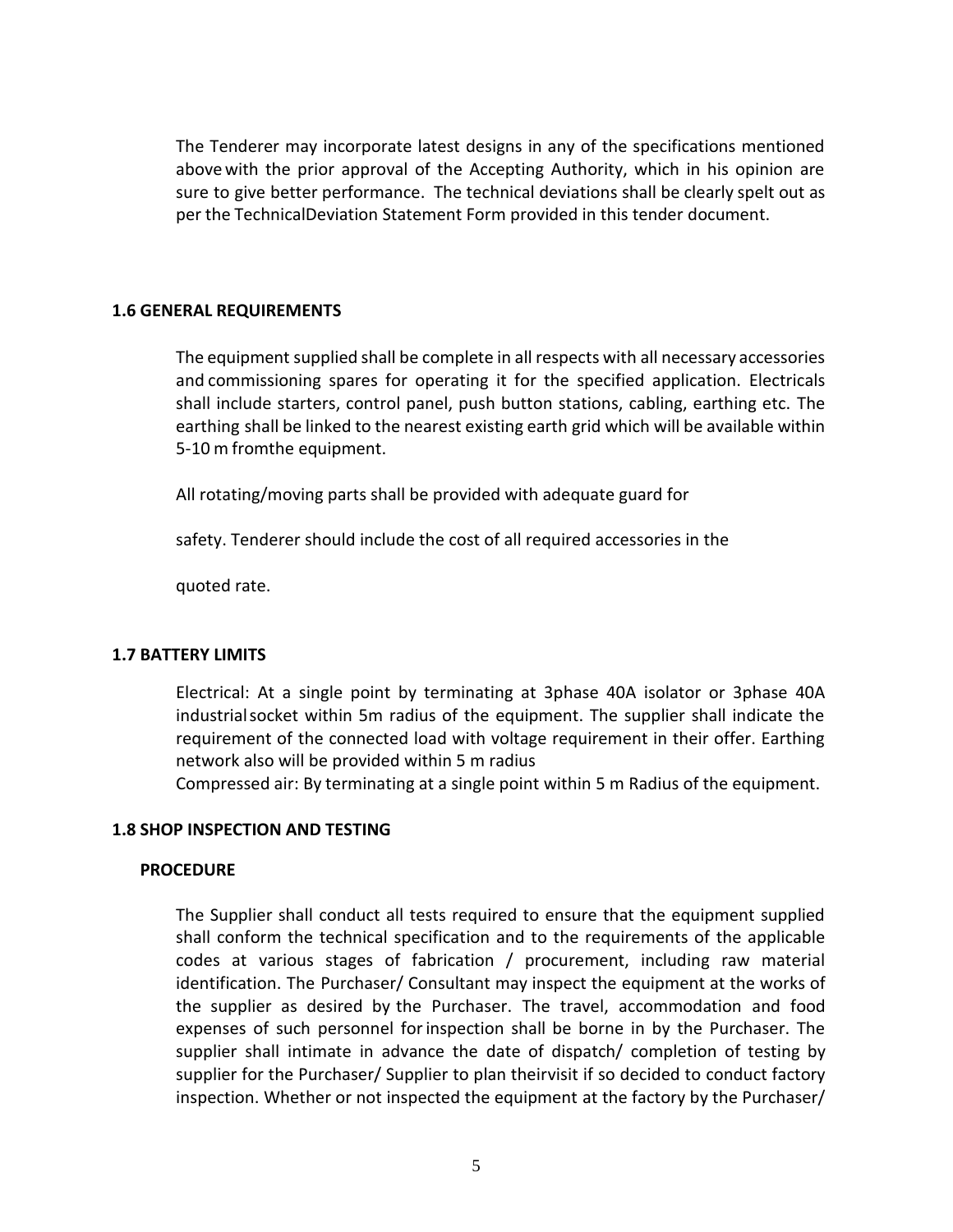Consultant, the equipment will be subjected to inspection by the Purchaser/ Consultant at the site of the Purchaser after delivery at site and at variousstages till the equipment is handed over to the Purchaser and accepted by them to their entire satisfaction.

All material used shall be tested for quality. The test certificate shall be made available tothe Purchaser's / Consultant's representative. In case of non-availability of test certificates,material shall be tested by the Supplier r at his own cost, to establish the conformance of the relative standards.

The representative of the Purchaser/ Consultant shall be given full access to the shop in which the equipment is being manufactured or tested and the Supplier shall carry out any change or modifications as pointed out by the Purchaser/ Consultants during inspection atno extra cost. However, the Purchaser may wave the inspection of the equipment at shop, at the discretion of Purchaser, and such waiver shall in no way absolve the responsibilitiesof the supplier including guaranty/warranty obligations.

The Supplier shall dispatch the equipment only after obtaining clearance from the Purchaser/ Consultants. However, the inspection and certification of the Purchaser/Consultant does not absolve the Supplier of his responsibilities towards the satisfactory operation and the guarantee/warranty of the system.

# **1.9 COMMISIONING, INSPECTION AND TESTING**

# **PERFORMANCE TRIAL RUN**

After completion of inspection and testing, the Supplier shall arrange the guarantee and performance run. The feed/ raw material required for conducting the performance run will be arranged by the Purchaser. The performance run shall include continuous operation ofthe equipment for a duration of 72 hours at the rated performance or operation of 6 ½ hoursper day for a duration of 5 days

The performance trial run is to ensure that the system installed conforms to the required/demanded specification including the power consumption. All the parameters shall be demonstrated during the guarantee and performance run. The Supplier shall arrange any spares that may become necessary during performance run or due to damage/break down free of cost and repeat the performance and guarantee run. Any consumable like grease, oil etc. required for trial run/commissioning shall be arranged by the Supplier at no extra cost.

The Supplier shall arrange training of the Purchaser's operators and maintenance personnelfor operating it as per standard practice/safely.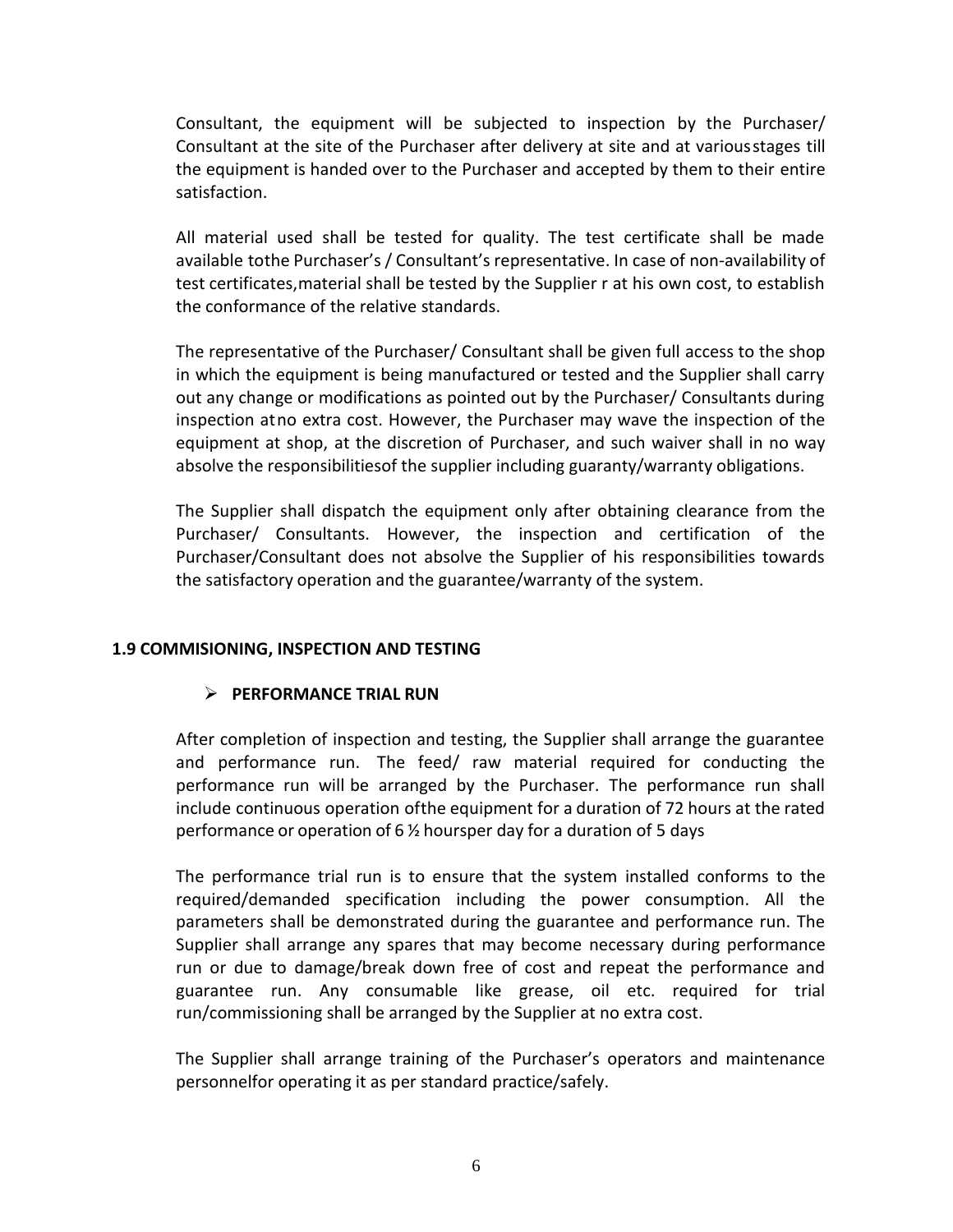- $\geq$  30 Days Performance Guarantee run
- $\geq 1$  Year Defect Liability Period

# **1.10 DATA TO BE FURNISHED BY THE TENDERER AT THE TIME OF SUBMISSION OF BID**

The Tenderer shall submit all detailed technical specification, catalogues etc. for the equipment being quoted. Detailed drawings showing all the design, operational and maintenance features, major dimensions, details of foundations including layout, etc., shall be submitted along with the offer. Technical data for individual items of equipment in theform of a data sheet and details of all equipment within the battery limit shall be submitted along with the tender. The Tenderer shall also submit a general arrangement drawing and approximate layout showing the space requirement etc. Other specifications and relevant data shall be furnished by the Tenderer, wherever applicable. The following details are to be submitted along with the bid. Data Sheets including technical specification, connected load, type of electricalload, voltage required, compressed air requirement, etc as applicable.

- Tentative General arrangement (GA) drawings
- Tentative drawings with dimensions of equipment
- Equipment specifications
- Empty weight
- Any special requirement during erection
- List of customers to whom similar units have been supplied
- Compliance Statement

# **AFTER AWARD OF WORK**

The following details have to be submitted by the Supplier within fifteen days of receipt ofLetter of Intent or Letter of Award of work for approval by the Purchaser/Consultants.

- Foundation drawings with load details, if applicable.
- Manufacturing, inspection and delivery schedule
- GA drawings
- **•** Drawings with dimensions of equipment
- Equipment layout and elevation
- Empty weight
- Electrical control panel and other electrical system details, if applicable.
- Safety devices provided
- Details of bought out items like motors, gear box, electrical items etc.
- List of spare parts for 1 year operation.
- Service and spare parts availability with contact details
- Erection Manual.